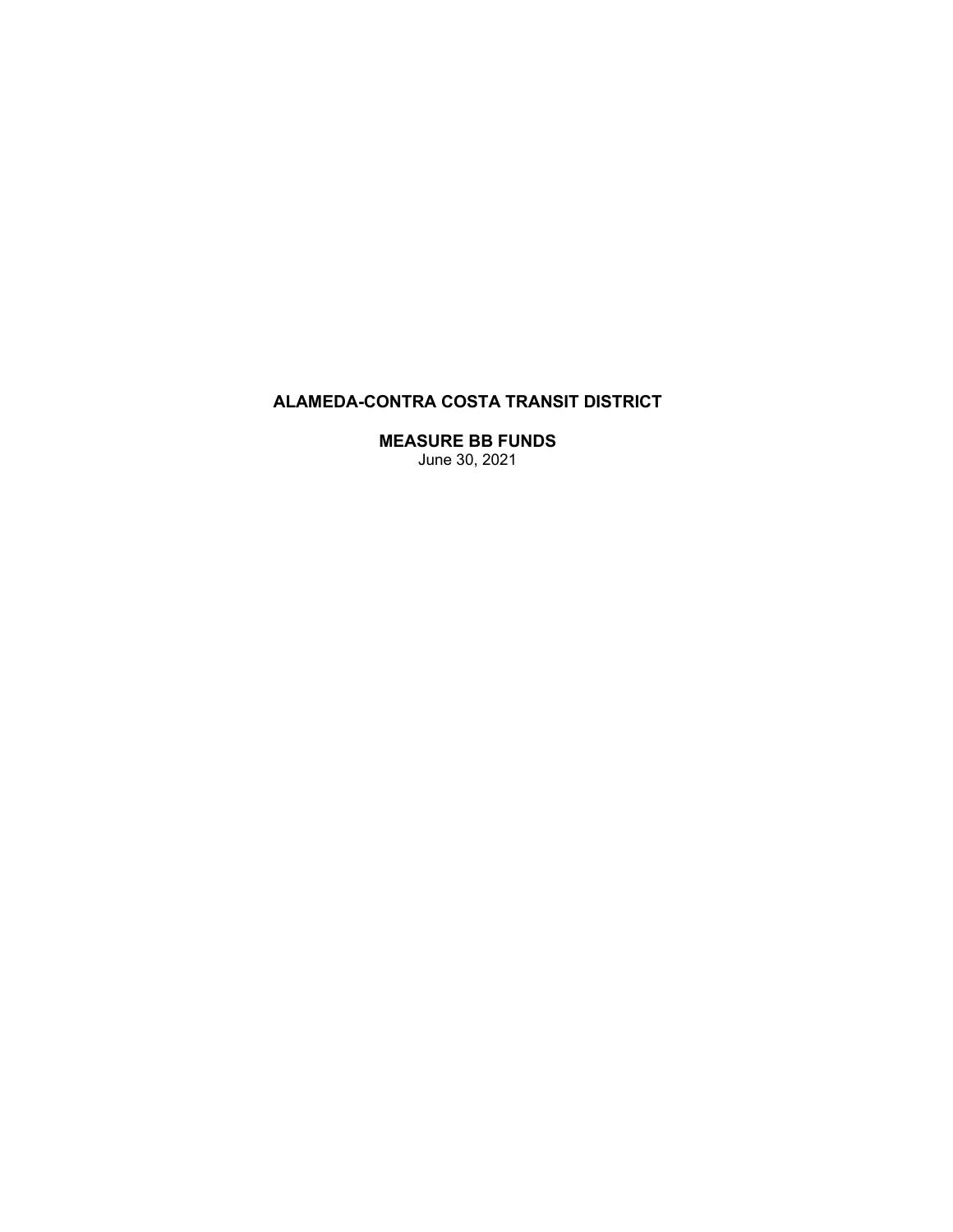## ALAMEDA-CONTRA COSTA TRANSIT DISTRICT

MEASURE BB FUNDS June 30, 2021

## CONTENT

| INDEPENDENT AUDITOR'S REPORT ON COMPLIANCE FOR MEASURE BB FUNDS<br>AND REPORT ON INTERNAL CONTROL OVER COMPLIANCE; REPORT<br>ON COMBINING BALANCE SHEET, COMBINING SCHEDULE OF REVENUES,<br>EXPENDITURES, AND CHANGES IN FUND BALANCES AND SCHEDULE OF |  |
|--------------------------------------------------------------------------------------------------------------------------------------------------------------------------------------------------------------------------------------------------------|--|
|                                                                                                                                                                                                                                                        |  |
|                                                                                                                                                                                                                                                        |  |
| COMBINING SCHEDULE OF REVENUES, EXPENSES, AND CHANGES IN FUND BALANCE  4                                                                                                                                                                               |  |
|                                                                                                                                                                                                                                                        |  |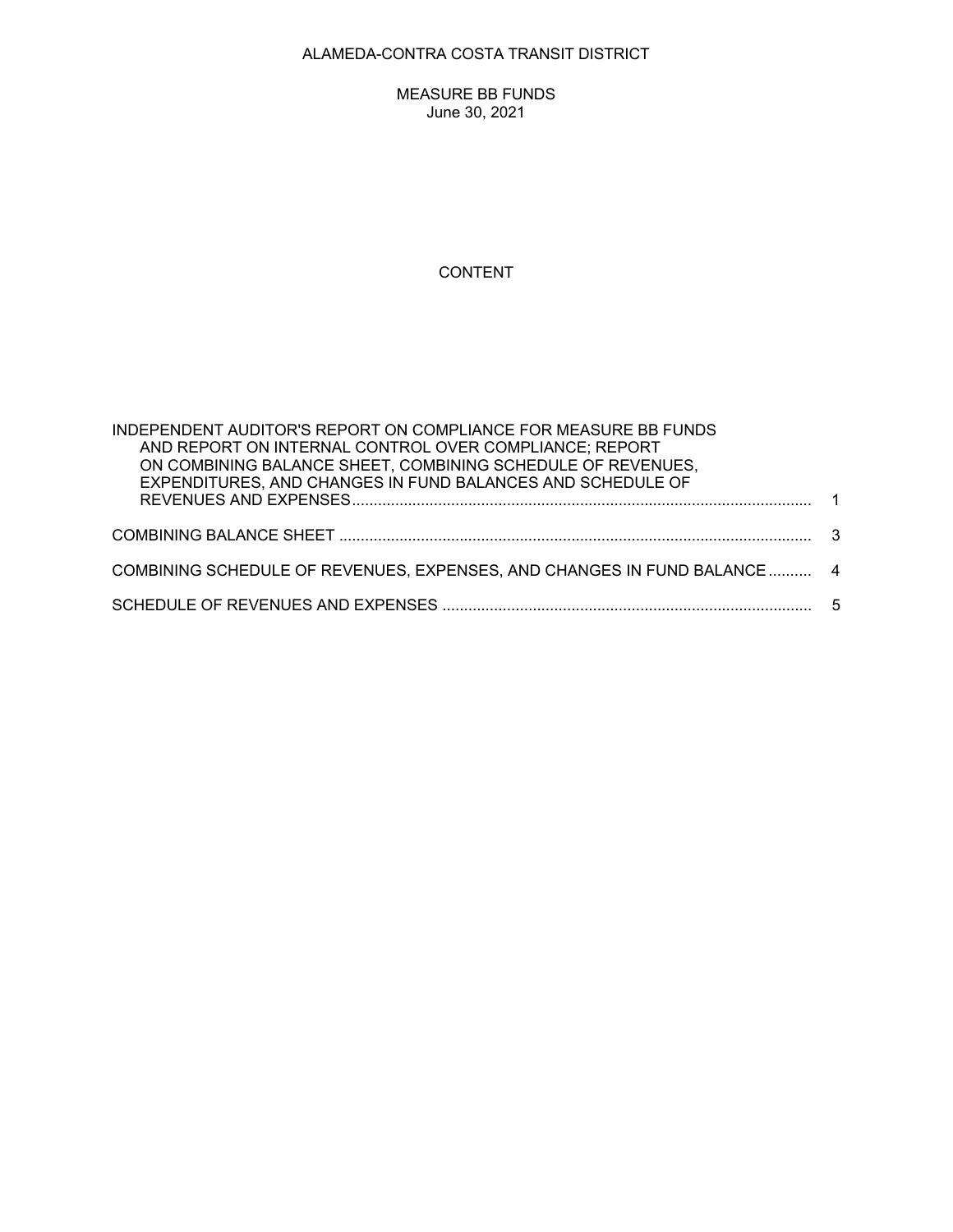

## INDEPENDENT AUDITOR'S REPORT ON COMPLIANCE FOR MEASURE BB FUNDS AND REPORT ON INTERNAL CONTROL OVER COMPLIANCE; REPORT ON COMBINING BALANCE SHEET, COMBINING SCHEDULE OF REVENUES, EXPENDITURES, AND CHANGES IN FUND BALANCES AND SCHEDULE OF REVENUES AND EXPENSES

Board of Directors Alameda-Contra Costa Transit District Oakland, California

## **Report on Compliance for Measure BB Funds**

We have audited Alameda-Contra Costa Transit District's (the "District") compliance with the types of compliance requirements described in Measure BB 2014 Expenditure Plan, issued by the Alameda County Transportation Commission, that could have a direct and material effect on the District's compliance with the Measure BB Program for the year ended June 30, 2021.

#### *Management's Responsibility*

Management is responsible for compliance with the requirements of laws, regulations, and the terms and conditions of its funds applicable to the Measure BB 2014 Expenditure Plan issued by the Alameda County Transportation Commission.

#### *Auditor's Responsibility*

Our responsibility is to express an opinion on compliance for the Measure BB funds based on our audit of the types of compliance requirements referred to above. We conducted our audit of compliance in accordance with auditing standards generally accepted in the United States of America; the standards applicable to financial audits contained in *Government Auditing Standards*, issued by the Comptroller General of the United States; and requirements specified in the Measure BB 2014 Expenditure Plan issued by the Alameda County Transportation Commission. Those standards and requirements require that we plan and perform the audit to obtain reasonable assurance about whether noncompliance with the types of compliance requirements referred to above that could have a direct and material effect on Measure BB Funds occurred. An audit includes examining, on a test basis, evidence about the District's compliance with those requirements and performing such other procedures as we considered necessary in the circumstances.

We believe that our audit provides a reasonable basis for our opinion on compliance for the Measure BB Program. However, our audit does not provide a legal determination of the District's compliance.

#### *Opinion on Measure BB Funds*

In our opinion, the District complied, in all material respects, with the types of compliance requirements referred to above that could have a direct and material effect on the Measure BB Program for the year ended June 30, 2021.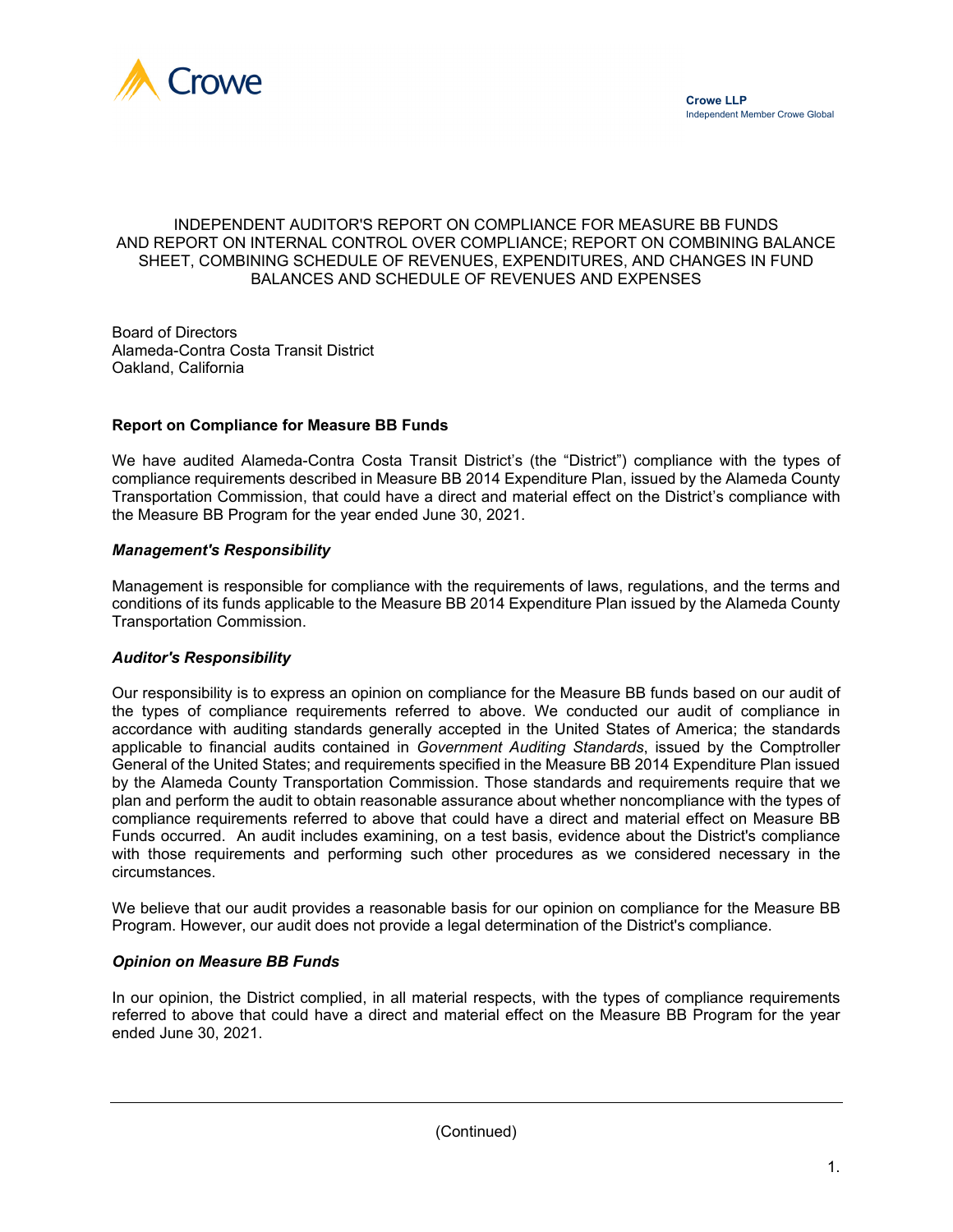#### **Report on Internal Control over Compliance**

Management of the District is responsible for establishing and maintaining effective internal control over compliance with the types of compliance requirements referred to above. In planning and performing our audit of compliance, we considered the District's internal control over compliance with the types of requirements that could have a direct and material effect on the Measure BB Program to determine the auditing procedures that are appropriate in the circumstances for the purpose of expressing an opinion on compliance for the Measure BB Program and to test and report on internal control over compliance with the requirements referred to above, but not for the purpose of expressing an opinion on the effectiveness of internal control over compliance. Accordingly, we do not express an opinion on the effectiveness of the District's internal control over compliance.

A *deficiency in internal control over compliance* exists when the design or operation of a control over compliance does not allow management or employees, in the normal course of performing their assigned functions, to prevent, or detect and correct, noncompliance with a type of compliance requirement of the Measure BB Program on a timely basis. A *material weakness in internal control over compliance* is a deficiency, or combination of deficiencies, in internal control over compliance, such that there is a reasonable possibility that material noncompliance with a type of compliance requirement of the Measure BB Program will not be prevented, or detected and corrected, on a timely basis. A *significant deficiency in internal control over compliance* is a deficiency, or a combination of deficiencies, in internal control over compliance with a type of compliance requirement of the Measure BB Program that is less severe than a material weakness in internal control over compliance, yet important enough to merit attention by those charged with governance.

Our consideration of internal control over compliance was for the limited purpose described in the first paragraph of this section and was not designed to identify all deficiencies in internal control over compliance that might be material weaknesses or significant deficiencies. We did not identify any deficiencies in internal control over compliance that we consider to be material weaknesses. However, material weaknesses may exist that have not been identified.

The purpose of this report on internal control over compliance is solely to describe the scope of our testing of internal control over compliance and the results of that testing based on the requirements, specified in the Measure BB 2014 Expenditure Plan issued by the Alameda County Transportation Commission. Accordingly, this report is not suitable for any other purpose.

#### **Report on Combining Balance Sheet, Combining Schedule of Revenues, Expenditures, and Changes in Fund Balances and Schedule of Revenues and Expenses**

We have audited the financial statements of the business-type activities and fiduciary activities of the District as of and for the year ended June 30, 2021, and the related notes to the financial statements, which collectively comprise the District's basic financial statements. We issued our report thereon dated December 21, 2021, which contained unmodified opinions on those financial statements. Our audit was conducted for the purpose of forming opinions on the financial statements that collectively comprise the basic financial statements. The accompanying combining balance sheet, combining schedule of revenues, expenditures, and changes in fund balance, and schedule of revenues and expenses are presented for purposes of additional analysis rather than to present the financial position and results of operations of the individual programs and are not a required part of the basic financial statements. Such information is the responsibility of management and was derived from and relates directly to the underlying accounting and other records used to prepare the basic financial statements. The information has been subjected to auditing procedures applied in the audit of the basic financial statements and certain additional procedures, including comparing and reconciling such information directly to the underlying accounting and other records used to prepare the basic financial statements or to the basic financial statements themselves, and other additional procedures in accordance with auditing standards generally accepted in the United States of America. In our opinion, the combining balance sheet, combining schedule of revenues, expenditures, and changes in fund balance, and schedule of revenue and expenses are fairly stated in all material respects in relation to the basic financial statements as a whole.

Crowe LLP

Crowe LLP

San Francisco, California December 21, 2021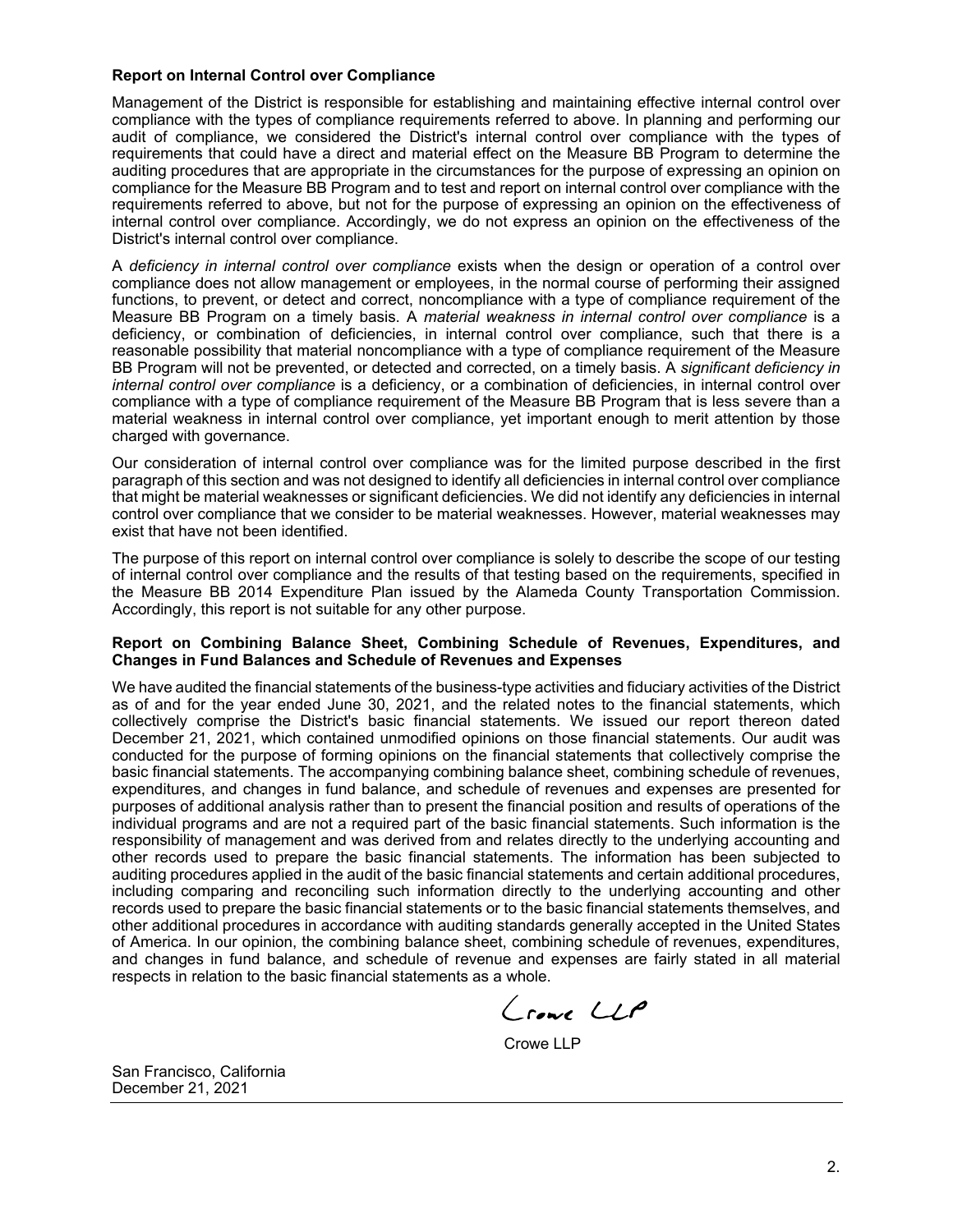## ALAMEDA-CONTRA COSTA TRANSIT DISTRICT MEASURE BB FUNDS ALAMEDA COUNTY TRANSPORTATION COMMISSION COMBINING BALANCE SHEET June 30, 2021

|                                                                             | Paratransit    | <b>Mass Transit</b> | Total                       |
|-----------------------------------------------------------------------------|----------------|---------------------|-----------------------------|
| <b>ASSETS</b><br>Measure BB direct local program distribution<br>receivable | 1,484,216      | 6,200,726<br>\$.    | 7,684,942<br>S              |
| Total assets                                                                | 1,484,216      | \$<br>6.200.726     | 7,684,942<br>S              |
| <b>FUND BALANCES</b><br>Restricted for:                                     |                |                     |                             |
| Paratransit programs<br>Measure BB projects & programs                      | 1,484,216<br>S | \$<br>6.200.726     | S<br>1,484,216<br>6.200.726 |
| Total fund balances                                                         | 1.484.216      | 6.200.726           | 7,684,942                   |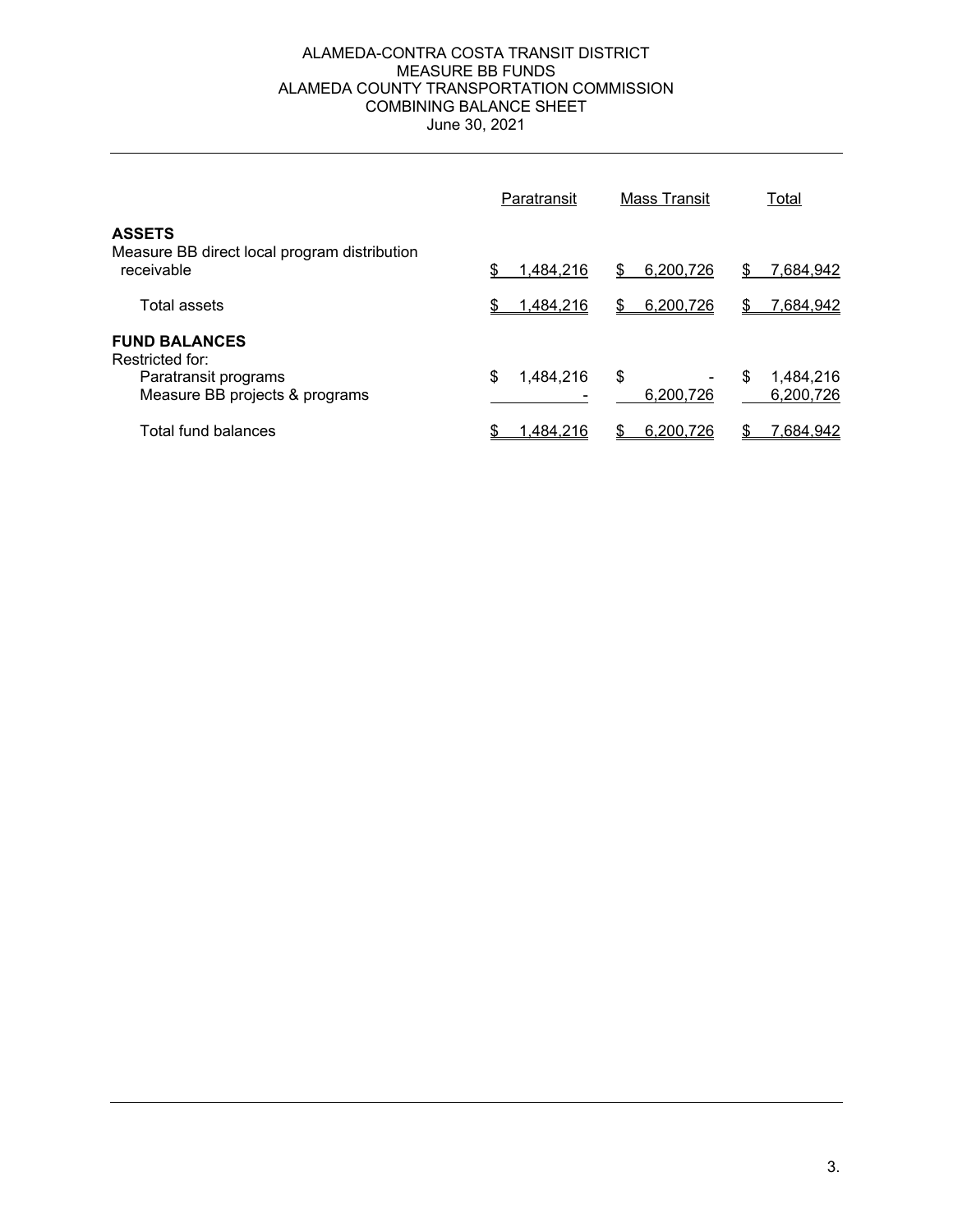#### ALAMEDA-CONTRA COSTA TRANSIT DISTRICT MEASURE BB FUNDS ALAMEDA COUNTY TRANSPORTATION COMMISSION COMBINING SCHEDULE OF REVENUES, EXPENDITURES, AND CHANGES IN FUND BALANCE For the year ended June 30, 2021

|                                                                            | Paratransit      | <b>Mass Transit</b> | Total                   |
|----------------------------------------------------------------------------|------------------|---------------------|-------------------------|
| <b>REVENUES</b><br>Measure BB direct local program distribution<br>revenue | 7,300,892<br>S   | 30,501,505<br>\$    | 37,082,397<br>\$        |
| Total revenues                                                             | 7,300,892        | 30,501,505          | 37,802,397              |
| <b>EXPENDITURES</b><br>Paratransit<br>Transportation and operations        | 6,914,369        | 28,886,697          | 6,914,369<br>28,886,697 |
| Total expenditures                                                         | 6,914,369        | 28,886,697          | 35,801,066              |
| Revenues over/under expenditures                                           | 386,523          | 1,614,808           | 2,001,331               |
| <b>FUND BALANCES</b><br>Beginning fund balance                             | 1,097,693        | 4,585,918           | 5,683,611               |
| Ending fund balance                                                        | <u>1,484,216</u> | 6,200,726           | <u>7,684,942</u>        |